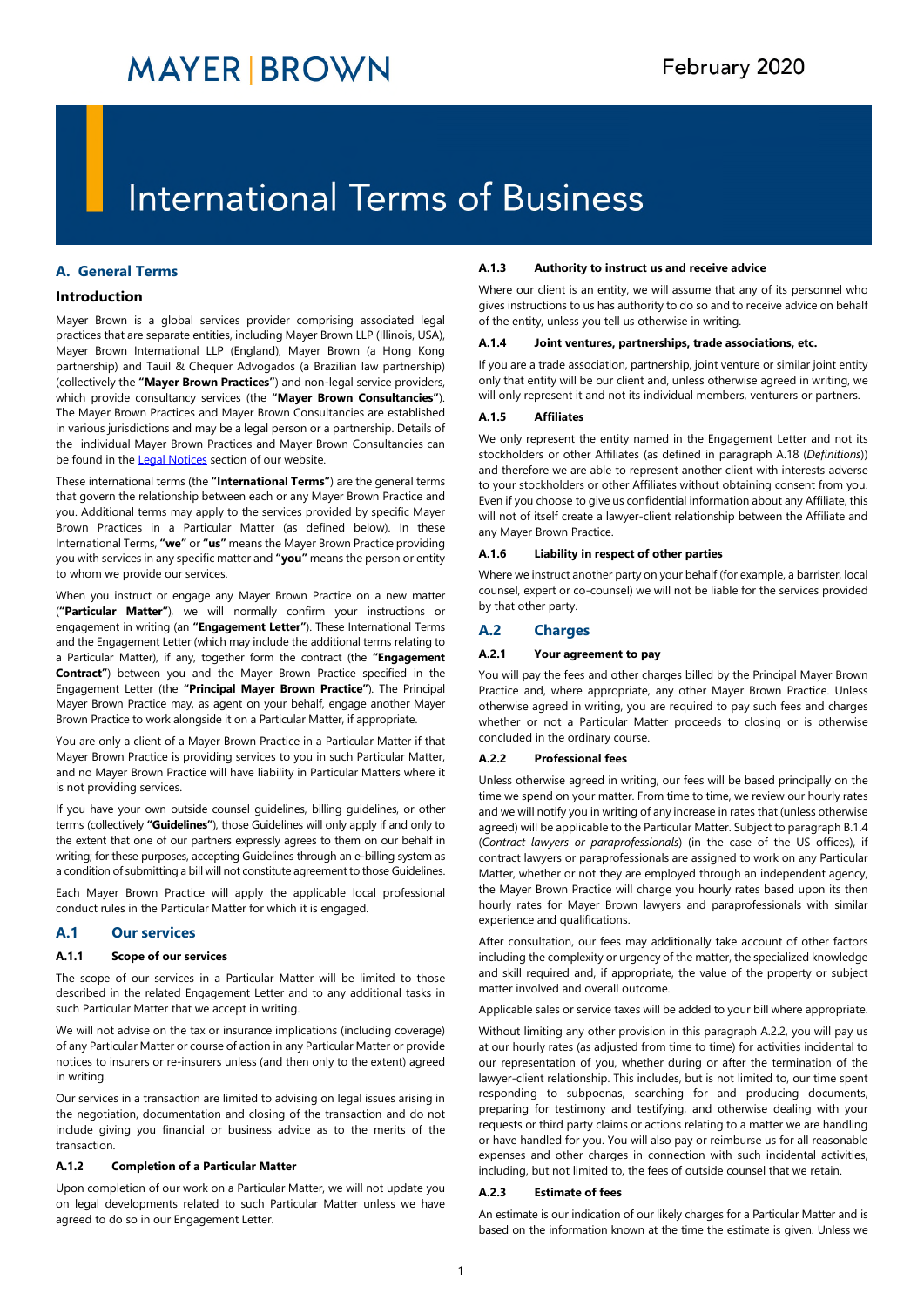agree otherwise in writing, any estimate does not amount to a promise or agreement that we will perform our services within a fixed time or for a fixed or capped fee. An estimate is subject to revision and is not binding on us.

#### **A.2.4 Fixed fees**

A fixed fee is an agreement by us in writing to render services in a Particular Matter for a stated fee. Unless otherwise agreed in writing, if we agree to a fixed fee and undertake work outside the agreed scope of the Particular Matter, we will charge for the additional work on the basis referred to in paragraph [A.2.2.](#page-0-0)

#### **A.2.5 Expenses**

Unless we agree otherwise, we will instruct third parties that we engage on your behalf to seek payment from you directly and we will have no liability for amounts owing to the third party from you. If we incur or pay certain expenses on your behalf in connection with an Engagement Contract, including but not limited to third party fees, court fees, stamp duty, registration or search fees, they will be payable by you as a charge in addition to our fees and other non-fee charges in each Particular Matter and, unless we agree otherwise, you will provide us with funds in advance to pay those expenses. Non-fee charges may include photocopying, telephone charges and other charges notified by the Mayer Brown Practice. Additional sales or service taxes may be payable by you on some of these expenses.

# **A.3 Billing arrangements and settlement of our accounts**

#### **A.3.1 Our bills**

We may send you bills at monthly or other intervals while your Particular Matter is in progress and in any event upon completion of the Particular Matter.

## **A.3.2 Payment of full amount**

Our bills must be paid without any deduction or withholding on account of taxes or charges of any nature. If a deduction or withholding is required by law you must pay such additional amount as is necessary so that we receive the full amount of our bill. We also may issue a bill in which our fees are grossed up to account for such deduction or withholding.

#### **A.3.3 Interest**

Each of our bills must be paid within 30 days after the date the bill is sent. We may charge interest on any outstanding amount from the due date for payment until the bill is paid in full at a rate per annum equal to the lesser of (a) four percent plus the most currently available US Government 10 year yield as quoted in the Financial Times (such yield to start on the due date for payment and adjusted every 30 days thereafter based on the then most current quote of yield) and (b) if limited by the law of the jurisdiction of the Mayer Brown Practice that issued the bill, the highest rate in effect (calculated in the manner prescribed by such law) for late payments in commercial transactions.

#### **A.3.4 Charges of other Mayer Brown Practices**

The Principal Mayer Brown Practice may engage another Mayer Brown Practice on your behalf. If so, each Mayer Brown Practice may issue separate bills or the fees and expenses of other Mayer Brown Practices may be included in a bill issued by the Principal Mayer Brown Practice. Such fees and expenses may be expressed as a separate disbursement to meet local requirements.

#### **A.3.5 Liability for our fees**

If we agree to accept payment of our fees and expenses from a third party you will remain liable to us for them in the event of non-payment.

## **A.4 File and information management**

#### **A.4.1 Format and retention of files**

We keep our files partly in paper form and partly in electronic form.

Unless otherwise agreed in writing, once the Particular Matter is closed we will retain the related files in accordance with applicable professional conduct rules and our then effective records retention policy. At the end of the retention period we may dispose of the files without notice to you. We will not destroy original signed documents we have agreed in writing to deposit in safe custody or documents we are required to retain as a matter of law or by our regulators.

#### **A.4.2 Costs of retrieval of files and documents from storage**

If, after a Particular Matter is closed, you ask us to retrieve any material belonging to you from the file we will do so without passing on the direct cost of retrieval. However, we may charge you for time spent in complying with your request and answering any inquiries from you. We may also charge for delivery to you of any materials.

#### **A.4.3 Copyright**

Unless otherwise agreed in writing, the copyright in the original materials we produce for you belongs to us. The fees you pay for our work, however, permit you to make use of such materials for the purpose for which they are created.

# **A.5 Termination**

## **A.5.1 Your right to terminate**

You may terminate our acting for you in any Particular Matter at any time by giving us notice in writing.

#### **A.5.2 Our right to terminate**

Subject to any limitations in applicable professional conduct rules, we may terminate acting for you in any Particular Matter at any time by giving you notice in writing.

## **A.5.3 Payment of fees and expenses on termination**

You must pay our outstanding fees and expenses (and those accrued but not yet billed) if you or we terminate our Engagement Contract in connection with a Particular Matter.

#### **A.5.4 Timing of termination of an engagement**

Unless otherwise agreed in writing, an Engagement Contract in connection with a Particular Matter will come to an end or be deemed to have come to an end at the completion of our legal work in the Particular Matter or, if earlier, 12 months after the relevant Mayer Brown Practice last rendered any billable services to you on the Particular Matter. The lawyer-client relationship between you and the relevant Mayer Brown Practice will terminate at that point unless the relevant Mayer Brown Practice is providing other services under an Engagement Contract in another Particular Matter that has not then terminated or been deemed to have been terminated. Even if we inform you of developments in the law by newsletters or similar alerts, or we or persons associated with us are named as (or become) a recipient of a notice on your behalf, this will not create or revive any lawyer-client relationship.

In some Mayer Brown Practices, we may maintain a system to calendar due dates for the payment of maintenance and/or annuity fees relating to, or the renewal dates for the preservation of certain legal rights attaching to, intellectual property. In connection with this system, we may notify the person or entity listed in our records as the holder of such rights of the necessity of paying maintenance and/or annuity fees or obtaining a renewal in order to preserve such rights. Neither the maintenance of such system nor any such notification or renewal will constitute the provision of services for the purposes of determining whether there is a continuing lawyer-client relationship.

#### **A.6 Communication**

#### **A.6.1 Use of email**

We may communicate with you by email unless you ask us not to.

We prefer to encrypt email that we send to you (whether it contains confidential information or not), provided we are able to implement mutually acceptable encryption standards and protocols.

You are responsible for protecting your system from viruses and any other harmful codes or devices. We try to eliminate them from email and attachments but we do not accept liability for any that remain.

We may monitor or access any or all email sent to us. In addition, we scan incoming email for spam, viruses and other undesirable material, which may mean that email communications do not reach the intended recipient. Therefore, you should always follow up each important email by contacting the person to whom it has been sent.

# **A.6.2 Marketing materials**

We may from time to time provide you with details relating to the Mayer Brown Practices and the services we provide, including updates on legal developments. If at any time you do not wish to receive that information, please notify us in writing. Our provision of such materials does not in itself create a client relationship between you and us.

# <span id="page-1-0"></span>**A.7 Money laundering and other notifications to authorities**

## **A.7.1 Notifications to regulators and consent**

In many jurisdictions in which we operate, we are required by law or regulators to put in place procedures to prevent money laundering. If we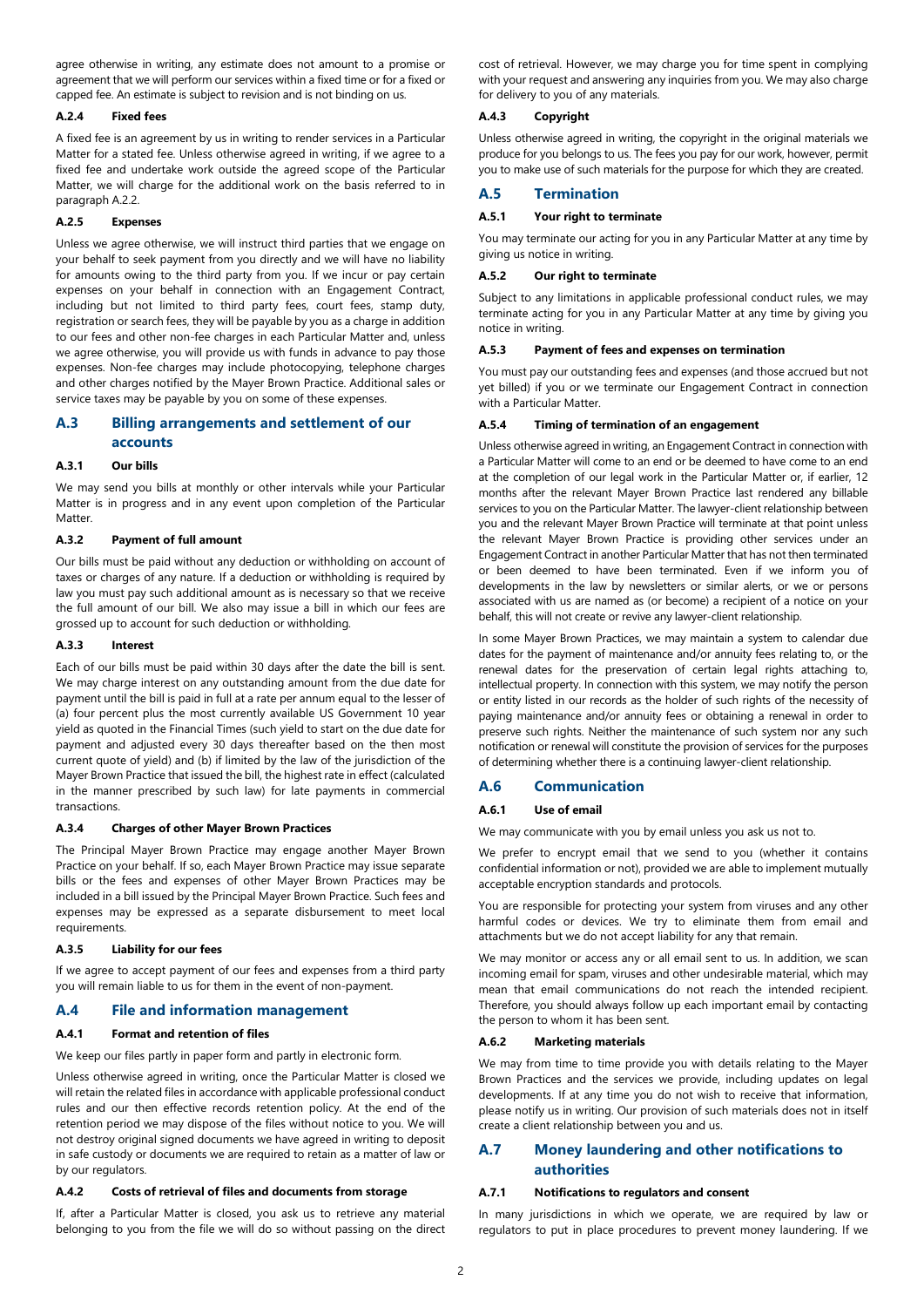know or suspect (or have reasonable grounds for suspecting) that a matter or transaction involves money laundering we may, in accordance with our statutory obligations and those procedures, be required to make a notification of our knowledge or suspicion to the relevant regulatory authorities.

In certain jurisdictions, rules or regulations require taxpayers engaging in certain types of transactions to disclose their participation in such transactions to the tax authorities, and in some cases we are also required to report transactions to the tax authorities (or disclose information to other service providers connected with the matter). In some circumstances, we may be obliged to maintain a list of and notify the tax authorities (notwithstanding any otherwise applicable duty of confidentiality) of the names of investors and other details. Depending on the circumstances, we may be unable to seek your consent or inform you that we have made such notifications.

In addition, in certain jurisdictions, rules, regulations or best practices require lawyers to disclose certain types of activities undertaken for clients (such as lobbying activities disclosed in the European Union Transparency Registers). Unless otherwise agreed in writing, we may make such disclosures.

#### **A.7.2 EU mandatory tax reporting (DAC 6)**

We will be entitled to charge for any work required to determine whether any cross-border arrangement is reportable under EU tax reporting laws that apply to us, including EU Council Directive 2018/822 (**"DAC 6"**) and all similar legislation in force from time to time relating to tax reporting in any relevant jurisdiction. You will instruct any other service providers involved in the arrangement on your behalf to provide us with copies of any reports they make under such laws.

#### **A.7.3 Liability**

We do not accept any liability for any loss or damage you or anyone else suffers by any actions we take, or any delay or failure or refusal to act, if done or made in good faith to comply with any anti-money laundering or sanctions law or regulation of any jurisdiction. We may delay or refuse to make any payment or transfer of monies or refuse instructions relating to the same, or to your matter, if we determine appropriate so as to comply with any antimoney laundering or sanctions law or regulation or related investigation. We do not accept any liability for any loss or damage you or anyone else suffers by actions taken by any financial institution with which we deal.

#### **A.7.4 Client due diligence requirements**

Applicable anti-money laundering and other similar legislation and requirements and our internal procedures may require us to identify and verify the identity of our clients and in some cases also their beneficial owners, and to conduct other background checks. We may be required to retain and update our records of the information obtained. We may also be required to make detailed inquiries as to a number of matters, including as to the source of funds being used in Particular Matters on which we advise and the beneficial owner(s) of them. We refer to these requirements as the **"CDD Requirements"**.

Where possible, we try to meet the CDD Requirements using information from public sources and/or by electronic verification. However, we may need to ask you for (and retain) documents and other information for this purpose. We may provide copies of this information to any other adviser engaged on your behalf for their use in meeting similar requirements imposed on them, or to our bank in connection with its CDD requirements for the operation of our client trust accounts.

We may delay commencing work, decline to act or (if appropriate) cease to act if the CDD Requirements are not met to our satisfaction and within a reasonable period of time.

We may charge you in the normal way for work that we have to do and for expenses incurred for the purpose of meeting the CDD Requirements.

#### **A.7.5 Cash**

We do not accept cash without prior agreement. If cash is deposited directly with our bank we may charge for any additional checks we deem necessary regarding the source of funds and the beneficial owner(s) of them to meet the CDD Requirements.

# <span id="page-2-1"></span>**A.8 No third party reliance**

Our services are provided for your benefit alone and solely for the purposes of the Particular Matter to which they relate. Unless otherwise agreed in writing, our work may not be used or relied on by any third party, even if such third party may have agreed to pay our bill.

## <span id="page-2-0"></span>**A.9 Confidentiality, disclosure and conflicts**

#### **A.9.1 Confidentiality and disclosure**

We owe you a duty of confidentiality in respect of information relating to you that we obtain while dealing with your matters. We will not disclose such information except in the circumstances set out in this paragraph [A.9](#page-2-0) or otherwise as required or permitted by the applicable professional conduct rules. We owe the same duty of confidentiality to all our clients. Accordingly, if at any time we possess information in respect of which we owe a duty of confidentiality to a former or another current client, we will not be required to disclose such information to you nor use it on your behalf even though the information may be material to your Particular Matter.

#### **A.9.2 Disclosure to certain third parties**

Our duty to keep confidential information relating to you or your Particular Matter on which we are acting, or have acted, for you is subject to any disclosures we consider in good faith we are required to make to any police, governmental, regulatory or supervisory authority under any statutory or regulatory obligations (including those described in paragraph [A.7](#page-1-0) (*[Money](#page-1-0)  [laundering and other notifications to authorities](#page-1-0)*)) or in accordance with any internal procedures that we have put in place to meet those obligations.

We may, when required by our insurers, auditors or other professional advisers (including independent counsel or debt collection agencies) provide to them information relating to you or details of a Particular Matter or Matters on which we are acting or have acted for you.

From time to time, we may use third parties to provide typing, photocopying, printing, data handling and other business support services, subject to contractual duties of confidentiality.

#### **A.9.3 Disclosure to other Mayer Brown Practices**

We may disclose confidential information relating to you, or Particular Matters, to other Mayer Brown Practices, all of which are bound by the same duty of confidentiality that we have to you regarding to any such information.

#### **A.9.4 Publicity**

We may disclose that you are a client and describe in general terms the work we do for you unless you ask us not to do so in writing. However, we will not, without your consent, disclose that we are acting, or have acted, for you on a Particular Matter if the matter remains otherwise confidential.

#### **A.9.5 Conflicts of interest - advance waiver**

We may now or in the future without your consent act for your competitors, adverse parties or our other clients whose interests are or may be opposed to or in conflict with yours or your Affiliates in matters not substantially related to Particular Matters we are handling for you (including in transactions, bankruptcy, insolvency, arbitration, litigation or other forms of dispute resolution). Where we are acting for you on a Particular Matter, however, we will not act for another client on the same matter unless and to the extent that we are permitted to do so by the applicable professional conduct rules.

#### **A.9.6 Conflicts of interest and confidentiality**

Subject to applicable professional conduct rules, where we have information in respect of which we owe you a duty of confidentiality and which is or may be material to a matter on which we are acting for another client, we may act for that other client, provided we put in place arrangements, such as "ethical" or "information" screens, which are reasonably appropriate in the circumstances to ensure that the confidentiality of your information is maintained.

#### **A.10 Joint representations**

Where we act for you jointly with others in a Particular Matter, we may disclose to all the parties we represent any confidential information we obtain from you and the content of our communications with you. To that extent, the advice we give will cease to be privileged as between you and the other clients. Unless otherwise agreed in writing, you will remain jointly and severally liable for our fees even if you have made different arrangements with the other parties. If a conflict arises during the course of a Particular Matter, we may need to cease to act for you unless the conflict can be otherwise resolved. In those circumstances, we may continue to act for some or all of the other clients. Representation of an association, partnership, joint venture or similar joint entity is not a joint representation. Where you and another client or clients jointly instruct us, we will assume that any of you has authority to give instructions on behalf of you unless any of you tell us otherwise in writing.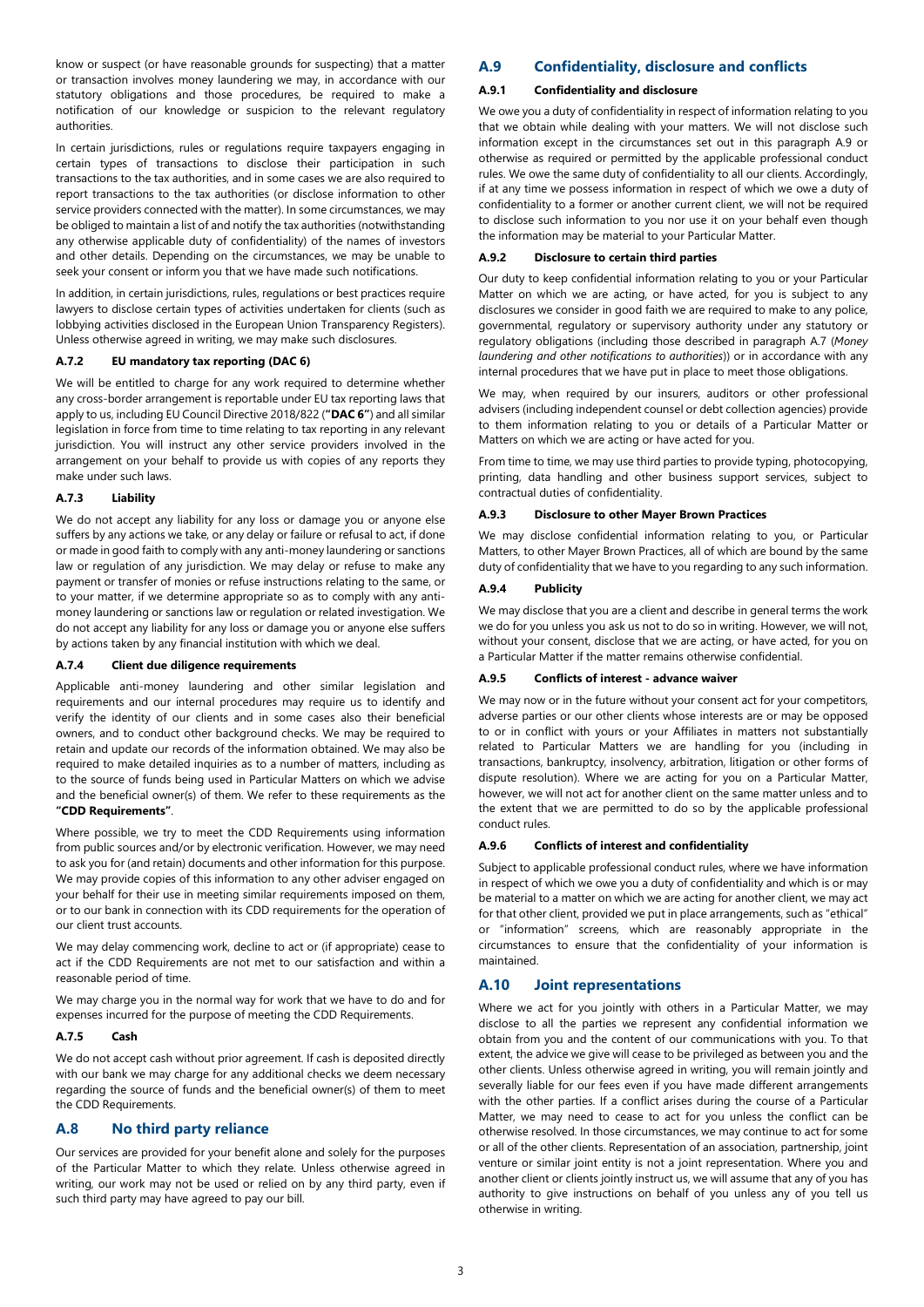## **A.11 Data**

### **A.11.1 Use of data**

We process data, including personal data, in accordance with our legitimate business interests in the provision of legal and professional services, compliance with legal and regulatory requirements imposed upon us and in the management of our business. Data may be shared with other Mayer Brown Practices and the Mayer Brown Consultancies pursuant to arrangements incorporating the EU Model Clauses.

#### **A.11.2 Use of personal data**

We are subject to various data protection and data privacy laws in the jurisdictions in which we operate. Individuals in the European Union or California, or individuals whose data we process in Asia, have certain rights under applicable laws to request access to the personal data or personal information we hold about them and to rectify or (if an individual in the European Union or California, or if the data is held in certain of our Asian offices) erase that personal data. Further information, about your rights under applicable data protection laws, may be found in the **[Privacy Notice](https://www.mayerbrown.com/en/legal-notices/privacy-notice/)** on our website.

You must make sure that personal data you provide and your instructions to us as regards its use do not breach your obligations under applicable data privacy laws and regulations. If you are providing personal data about individuals, you are responsible for providing any relevant data privacy information to the individuals to whom the data relates.

## **A.11.3 Questions about our use of personal data**

You may contact the Mayer Brown privacy team with any enquiries by emailing [privacy@mayerbrown.com](mailto:privacy@mayerbrown.com). Individuals in the European Union, or individuals whose data we process in Hong Kong or Japan, may, if they are dissatisfied with the way in which we are handling their personal data, contact the relevant data privacy regulator or officer, as set out in the [Legal Notices](https://www.mayerbrown.com/en/legal-notices/legal-and-regulatory) section of our website.

# **A.12 No waiver of our privilege**

We represent many clients and handle a great number of complex matters. As a result, from time to time, issues may arise that raise questions under our applicable professional conduct rules, including possible disputes with a client and conflicts of interest issues. When such issues arise, we generally seek the advice of our internal counsel (or, if we choose, outside counsel). You agree that we, in our own discretion, may do so. We consider such consultations to be protected from disclosure under the lawyer-client privilege. While some courts have limited this privilege under certain circumstances, we believe that it is in both your and our interest that we receive expert analysis of our obligations. Our ongoing representation of you will not result in a waiver of any lawyer-client privilege that we may have to protect the confidentiality of our communications with such counsel.

# **A.13 Force majeure**

We will not be liable to you if we are unable to perform our services in a Particular Matter as a result of any cause beyond our reasonable control. If this happens, we will tell you as soon as reasonably practicable.

#### **A.14 Assignment**

#### <span id="page-3-1"></span>**A.14.1 Permitted assignment**

We may assign, or may assign the benefit of, any Engagement Contract to any successor partnership or corporate entity that carries on the business or any part of the business of the relevant Principal Mayer Brown Practice. You will accept the performance by such assignee of the Engagement Contract in substitution for the Principal Mayer Brown Practice. References in these International Terms and in any relevant Engagement Letter to the Mayer Brown Practice include any such assignee.

#### **A.14.2 Other assignment**

[Subject to paragraph A.14.1, neither you nor we have the right to assign or](#page-3-1)  transfer the benefit or burden of an Engagement Contract without the written agreement of the other.

# **A.14.3 Assignment by other Mayer Brown Practices**

References in these International Terms or in any Engagement Letter to another Mayer Brown Practice includes any limited liability partnership or other partnership or corporate entity to or by which all or part of the business of the other Mayer Brown Practice is from time to time transferred or carried on.

# <span id="page-3-2"></span>**A.15 Associated Persons**

Unless the Engagement Letter expressly states otherwise, you accept the provisions of the Engagement Contract on your own behalf and as agent for each Associated Person. You confirm that you have, or will have, the authority to retain us on behalf of each Associated Person. You will procure that each Associated Person will act on the basis that they are a party to and are bound by the relevant Engagement Contract. All references in these International Terms (other than in this paragraph [A.15\)](#page-3-2) and in the Engagement Letter to **"you"** (and derivatives of it) mean you and each Associated Person.

## **A.16 Financial transactions**

## **A.16.1 Representing financial institutions**

Unless otherwise agreed in writing, when we represent a financial institution in a Particular Matter, we will not be responsible for advising the financial institution on compliance with applicable laws and regulations arising out of its legal or regulatory status or the general nature of its business or on its internal governance issues.

#### **A.16.2 Refiling; re-recording**

Whether or not you are a financial institution, unless we otherwise agree in writing in the Engagement Contract, we do not undertake responsibility for advising you upon or ensuring compliance with periodic refiling or rerecording requirements.

# **A.17 Use of client accounts**

In certain jurisdictions outside the United States a Mayer Brown Practice is permitted at its discretion to provide client account facilities to receive, hold and transfer funds in connection with a matter on which it is acting. If we have agreed to the use of our client account such use is at your own risk. You must tell us in advance when you are transferring funds to us as unexpected or unidentified receipts may either be retained pending further investigation or returned to the sender. We may charge for any checks we deem necessary regarding the source of funds and the beneficial owner(s) to meet the CDD Requirements.

# <span id="page-3-0"></span>**A.18 Definitions**

In these International Terms and (where applicable) in an Engagement Letter any reference to a statute or a statutory provision includes any consolidation, re-enactment, modification or replacement of the same from time to time and:

**"Affiliate"** means in relation to an entity any person who or entity that controls or is under common control with or is controlled by that entity.

**"Associated Person"** [in a Particular Matter, means \(subject to paragraph A.8](#page-2-1)  (*[No third party reliance](#page-2-1)*)) any Affiliate that is with our agreement in writing a recipient of and entitled to rely on our services in relation to that matter.

#### **A.19 Inconsistencies**

In the event of any inconsistency between an Engagement Letter and these International Terms, the Engagement Letter will prevail.

## <span id="page-3-3"></span>**A.20 Governing law**

Each Engagement Contract will, unless otherwise provided in the Engagement Letter or these International Terms, be subject to and governed by the laws of the jurisdiction in which the Principal Mayer Brown Practice for that Engagement Contract has its principal place of business.

# **A.21 Application of these International Terms and amendments**

These International Terms supersede any earlier terms of business to which we may have agreed and, unless otherwise agreed in writing, apply to the services referred to in any Engagement Letter accompanying these terms and all subsequent services we provide to you.

## **B. Additional Terms**

# **B.1 Additional terms applicable to the US offices of Mayer Brown LLP (the "US LLP") only**

#### **B.1.1 Provision for work performed by lawyers resident in our New York office**

In the event you have a fee dispute with us in an amount that is between US\$1,000 and US\$50,000, you may have the right to seek resolution of that dispute in an arbitration under Part 137 of the Rules of the Chief Administrator, New York State Office of Court Administration. For further information about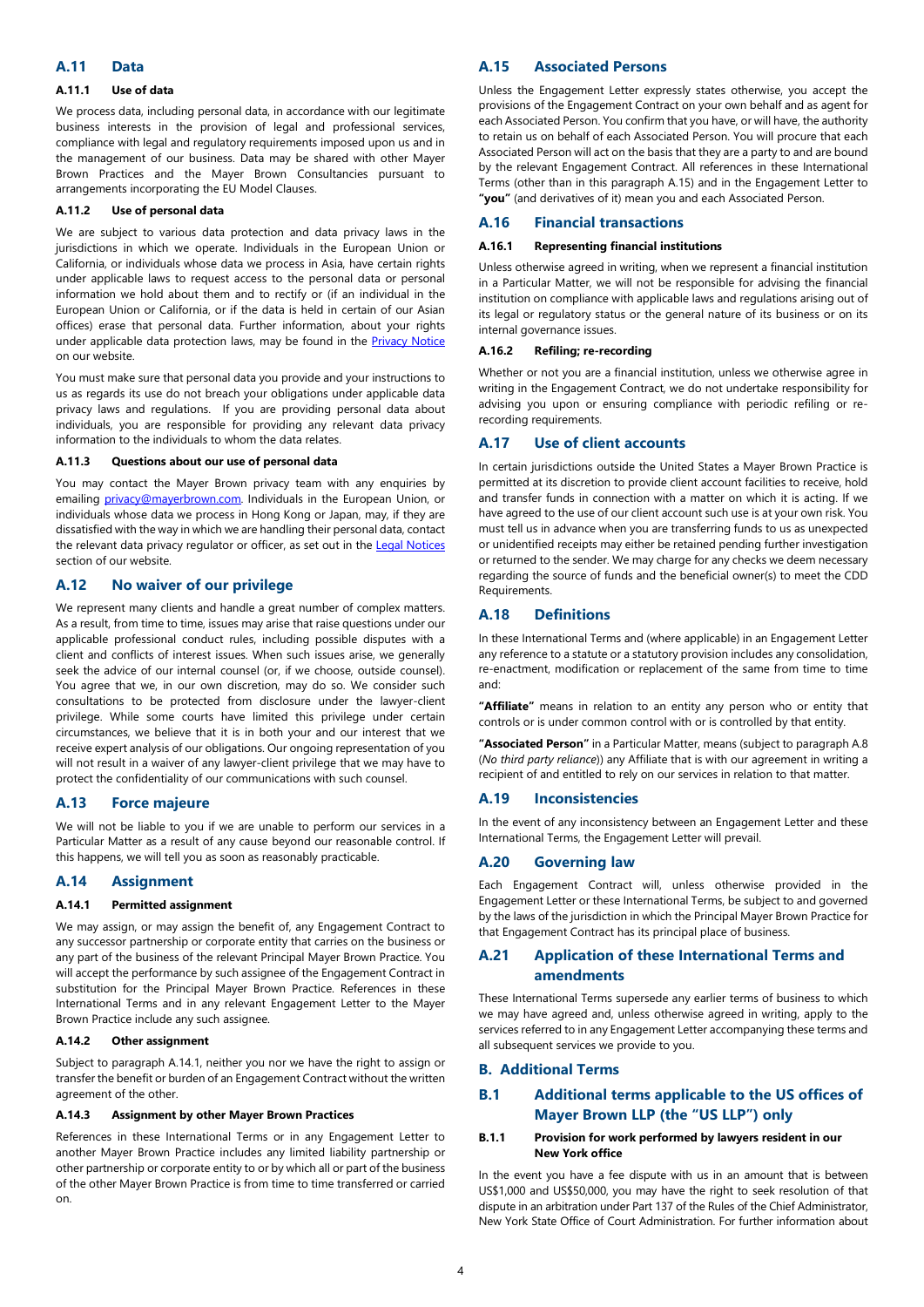the fee dispute arbitration procedures, please refer to the text of Part 137, available at [http://www.nycourts.gov/rules/chiefadmin/137.shtml.](http://www.nycourts.gov/rules/chiefadmin/137.shtml)

## **B.1.2 Provision for work performed by lawyers resident in our Houston office**

NOTICE TO CLIENTS: The State Bar of Texas requires us to inform you that it prosecutes professional misconduct committed by Texas attorneys. Although not every complaint against or dispute with a lawyer involves professional misconduct, the State Bar's Office of Chief Disciplinary Counsel will provide you with information about how to file a complaint. Please call 1 800 932 1900 toll-free for more information.

#### **B.1.3 Securities and Exchange Commission – Standards of Professional Conduct**

Pursuant to Part 205 in Title 17 of the Code of Federal Regulations (**"Standards of Professional Conduct"**), if any lawyer of the US LLP represents you in appearing and practicing before the Securities and Exchange Commission (the **"SEC"**), we may have obligations imposed on us, as further described in the Standards of Professional Conduct. These obligations currently are limited to up-the-ladder reporting within your organization, although some form of reporting to the SEC may be adopted. If any of our lawyers currently represents, or in the future represents, you in appearing and practicing before the SEC, you acknowledge that we are (or will become) subject to the obligations imposed on us by the Standards of Professional Conduct.

# <span id="page-4-0"></span>**B.1.4 Contract lawyers or paraprofessionals**

If contract lawyers or paraprofessionals that are engaged in a US office by the US LLP through an independent agency are assigned to work on any Particular Matter, the US LLP will charge you hourly rates based upon the independent agency cost charged to the US LLP plus indirect costs, including those attributable to professional liability insurance, information technology infrastructure and facilities. Indirect costs will vary depending upon whether the contractor is based in an office of the US LLP or at a client or third party site, and will not be expected to exceed US\$35 per hour unless you are notified otherwise.

## **B.1.5 Jurisdiction**

Any dispute in the United States arising from or under an Engagement Contract where the US LLP is the Principal Mayer Brown Practice will be submitted to the exclusive jurisdiction of, and will be exclusively decided by, the competent courts located in Chicago, Illinois.

# **B.2 Additional terms applicable to the European offices only**

# **B.2.1 Exclusions and limitations on our liability**

# <span id="page-4-3"></span>**B.2.1.1 Proportional liability**

If you suffer loss or damage because of our breach of contract or of our negligence, our liability will be limited to a just and equitable proportion of the total loss or damage you suffer having regard to the extent of the responsibility of any other party who may also be liable to you in respect of such loss and damage. Our liability in these circumstances will not be increased because of any actual or potential shortfall in recovery from another party whether due to any exclusion or limitation of liability that you have agreed to with another party, difficulty in enforcement, settlement of claims or any other reason.

## **B.2.1.2 Liability cap**

We may, from time to time, if permitted by local laws and applicable professional conduct rules, agree with you that our aggregate liability to you for a Particular Matter or Matters is limited to an amount specified in the relevant Engagement Letter (a **"Liability Cap"**).

A Liability Cap will apply to all liability that we may have to you in respect of the relevant Particular Matter or Matters, including for breach of contract and for negligence (but not for banking failure or compliance with legislation in respect of which a separate limit of liability applies as set out in paragraph [B.2.1.5\).](#page-4-1)

The Liability Cap (if any) will apply on an aggregate basis to all liabilities that we may have to you and any Associated Person (including third parties when a consent to such third parties is given under paragraph [A.8](#page-2-1) (*[No third party](#page-2-1)  reliance*[\)\) in the relevant Particular Matter or Matters.](#page-2-1) 

#### <span id="page-4-2"></span>**B.2.1.3 No claim against individual employees/partners**

No individual employee, consultant or partner has a contract with you or owes you a duty of care. Any services performed by an employee, consultant or partner are performed on behalf of the relevant Mayer Brown Practice and that person does not assume any personal responsibility to you or any other party for those services. Accordingly, it is a fundamental provision of these International Terms that you will not bring any claim against any individual employee, consultant or partner, directly or indirectly, in connection with our services.

[None of the provisions of this paragraph B.2.1.3 limit or exclude the liability](#page-4-2)  of the relevant Mayer Brown Practice for the acts or omissions of any employee, consultant or partner.

# **B.2.1.4 Inside information**

If you are a company you will tell us if a matter on which we are advising you is or becomes "inside information" in relation to you or a subsidiary or parent company. After such notification, we will implement our internal procedures relating to the handling of such information.

## <span id="page-4-1"></span>**B.2.1.5 No liability for banking failure or our compliance with legislation**

We do not accept liability for any loss or damage you suffer if any bank that we use collapses or for reasons outside of our control is otherwise unable to transact business or transfer funds in a timely manner or at all, or any loss or damage which arises from any compliance with law or regulation.

## **B.2.2 Additional terms applicable to the London office only**

## **B.2.2.1 Regulatory information**

Mayer Brown International LLP (the **"UK LLP"**) is a limited liability partnership incorporated in England and Wales under no. OC303359. It is authorized and regulated by the Solicitors Regulation Authority. Its registered office is 201 Bishopsgate, London EC2M 3AF.

## **B.2.2.2 Members and partners**

An English limited liability partnership is a body corporate which has members and not partners. In these terms references to a "partner" in relation to the UK LLP means a member of Mayer Brown International LLP. However, in our dealings with you, the UK LLP may also use the term partner to refer to an employee or consultant of the UK LLP who is a lawyer with equivalent standing or qualification, or to a lawyer with equivalent standing in another Mayer Brown Practice.

## **B.2.2.3 Interest on client account**

Unless we agree otherwise in writing we deposit client money in an instant access deposit account and will pay the interest earned in such account to the client for the period during which the money is held, unless such interest is *de minimis*. The identity of our bank and our policy for the handling of client funds can be found in the [Legal Notices](https://www.mayerbrown.com/en/legal-notices/legal-and-regulatory) section of our website.

# **B.2.2.4 Complaints**

We will do what we reasonably can to resolve any complaint about our services or bills in accordance with the UK LLP's complaints handling policy, a copy of which is available in the [Legal Notices](https://www.mayerbrown.com/en/legal-notices/legal-and-regulatory) section of our website and which will be provided on request. If you are not satisfied with our handling of your complaint you may be eligible to complain to the Legal Ombudsman (**"LeO"**) at PO Box 6806 Wolverhampton WV1 9WJ. You must contact LeO within six months of our final response; otherwise LeO may decide not to investigate your complaint. More information is available at [www.legalombudsman.org.uk.](http://www.legalombudsman.org.uk/) You may have a right to object to a bill from the UK LLP by making a complaint as above and/or by applying to the Court for an assessment of the bill under Part III Solicitors Act 1974.

# **B.2.2.5 The Financial Services and Markets Act 2000 ("FSMA")**

# **B.2.2.5.1 Insurance contracts**

If and to the extent that our legal services involve insurance distribution activity (which is, broadly, the advising on, selling and administration of insurance contracts) from the UK, you should note that we are not "authorised" by the Financial Conduct Authority under FSMA. However, we are included on the register maintained by it so that we can carry on insurance distribution activity. The register can be accessed via the Financial Conduct Authority website at [www.fca.org.uk/register](http://www.fca.org.uk/register). This part of our business is regulated by the Solicitors Regulation Authority, the independent regulatory body of the Law Society of England & Wales (a designated professional body for the purposes of FSMA) of which we are members. Arrangements for complaints or redress if anything goes wrong are subject to the jurisdiction of the Legal Ombudsman. We will not provide insurance distribution services unless you expressly ask us to do so.

## **B.2.2.5.2 Investments**

Depending on the nature of the services we provide to you, it is possible that we may, on occasions when you instruct us to do so, provide you with legal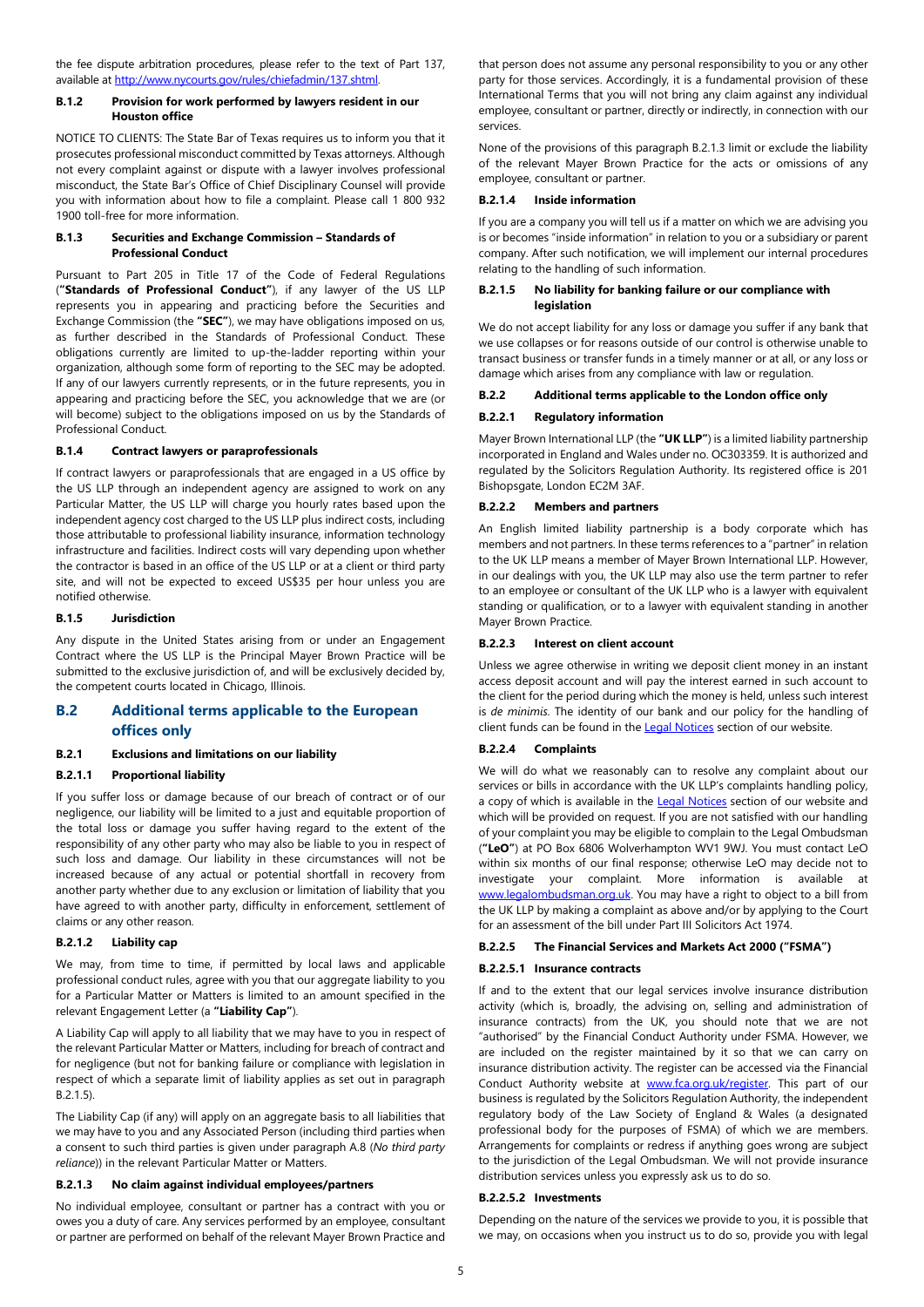services which relate to investments. We are not "authorised" by the Financial Conduct Authority under FSMA. Where our services are provided from the UK, we are permitted to undertake certain activities in relation to investments that are limited in scope and incidental to our legal services or which may be regarded as a necessary part of our legal services because we are regulated by the Solicitors Regulation Authority (which together with LeO also provides complaints and redress mechanisms). No communication either to you, or on your behalf to any other person, during the course of our engagement is an invitation or inducement to engage in investment activity and nothing we say or write should be construed as such.

## **B.2.2.6 Third party rights**

[Other than paragraphs B.2.1.1 through B.2.1.3, no provision of an](#page-4-3)  Engagement Contract is intended to be enforceable pursuant to the Contracts (Rights of Third Parties) Act 1999. Accordingly, other than our employees, consultants or partners wishing to rely on those paragraphs, no third party will have any right to enforce, or rely on, any provision of an Engagement Contract.

## **B.2.2.7 Professional indemnity insurance**

The UK LLP is required to hold a minimum level of insurance cover under the Solicitors' Indemnity Insurance Rules. The territorial coverage is worldwide for the UK LLP and details of our insurers can be found in the [Legal Notices](https://www.mayerbrown.com/en/legal-notices/legal-and-regulatory) section of our website.

# **B.2.2.8 Our rights over your property (our lien)**

If any, or any part of any, bill is not paid within 30 days after the bill is sent, we will, to the extent we are permitted to do so as a matter of law and applicable professional conduct rules, retain money, papers and other property belonging to you even if these have been provided to us in relation to a different matter until such time as all amounts due to us are paid in full. Subject to applicable professional conduct rules, we may seek a charging order over property that we recover or preserve for you in litigation. We do not waive these rights if we accept any alternative security for our costs, for example a payment on account.

# **B.2.2.9 Jurisdiction**

Any dispute arising from or in connection with an Engagement Contract where the UK LLP is the Principal Mayer Brown Practice will be subject to the exclusive jurisdiction of the English courts.

#### **B.2.3 Additional terms applicable to the Brussels office only**

#### **B.2.3.1 Interest on client account**

Unless we agree otherwise in writing, we deposit client money in an instant access deposit account and will pay the interest earned in such account to the party required by bar rules for the period during which the money is held, unless such interest is *de minimis*. The identity of our bank and our policy for handling of client funds can be found in the [Legal Notices](https://www.mayerbrown.com/en/legal-notices/legal-and-regulatory) section of our website.

#### **B.2.3.2 Jurisdiction**

Any dispute arising from or under an Engagement Contract where the Brussels office is the Principal Mayer Brown Practice will be submitted to the exclusive jurisdiction of, and will be exclusively decided by, the competent courts in Brussels, without prejudice to the competence of the professional bodies having authority over the Brussels office.

#### **B.2.4 Additional terms applicable to the Paris office (the "French SELAS") only**

#### **B.2.4.1 Governing law and jurisdiction**

The lawyers of the French SELAS providing legal services pursuant to an Engagement Contract where the French SELAS is the Principal Mayer Brown Practice are Avocats admitted to practice at the Bar of the Paris Court of Appeals. In this respect, each such Engagement Contract will be governed by, and construed in accordance with, the laws of France and, more particularly, the Internal Regulations of the Paris Bar (*Règlement Intérieur du Barreau de Paris*). Any dispute arising from or under such Engagement Contract must be first submitted to the exclusive jurisdiction of the Bâtonnier of the Bar of the Paris Court of Appeals.

## **B.2.5 Additional terms applicable to the German branch of the US LLP only**

#### **B.2.5.1 Mandatory German legislation on the calculation of lawyers' fees in German court proceedings**

If the Particular Matter relates to our representation of you in German court proceedings, we are legally required to charge fees and disbursements which are not lower than those provided for in the German Federal Lawyers Act (*BRAO*) pertaining to the Remuneration of Lawyers (*RVG*). Please note that the mandatory fees in such cases are calculated by reference to the value of the Particular Matter as assessed by the German court.

#### **B.2.5.2 Governing law and jurisdiction**

[Notwithstanding paragraph A.20 \(](#page-3-3)*[Governing law](#page-3-3)*), each Engagement Contract with an office in Germany will be governed by German law, and any dispute arising from or under such Engagement Contract will be subject to the exclusive jurisdiction of the Courts of Frankfurt am Main.

# **B.3 Additional terms applicable to the Asia offices (other than Japan) (the "HK Partnership") only**

#### **B.3.1 Third party rights**

[Other than paragraphs B.3.2 and B.3.3, no provision of an Engagement](#page-5-0)  Contract is intended to be enforceable pursuant to the Contracts (Rights of Third Parties) Ordinance (Cap 623).

#### <span id="page-5-0"></span>**B.3.2 Exclusions and limitations on our liability**

# **B.3.2.1 Proportional liability**

If you suffer loss or damage because of our breach of contract or of our negligence, our liability will be limited to a just and equitable proportion of the total loss or damage you suffer having regard to the extent of the responsibility of any other party who may also be liable to you in respect of such loss and damage. Our liability in these circumstances will not be increased because of any actual or potential shortfall in recovery from another party whether due to any exclusion or limitation of liability that you have agreed to with another party, difficulty in enforcement, settlement of claims or any other reason.

# **B.3.2.2 Liability cap**

We may, from time to time, if permitted by local laws and applicable professional conduct rules, agree with you that our aggregate liability to you for a Particular Matter or Matters is limited to an amount specified in the relevant Engagement Letter (a **"Liability Cap"**).

A Liability Cap will apply to all liability that we may have to you in respect of the relevant Particular Matter or Matters, including for breach of contract and for negligence (but not for banking failure or compliance with legislation in respect of which a separate limit of liability applies as set out in paragraph [B.3.4\)](#page-5-2).

The Liability Cap (if any) will apply on an aggregate basis to all liabilities that we may have to you and any Associated Person (including third parties when a consent to such third parties is given under paragraph [A.8](#page-2-1) (*[No third party](#page-2-1)  reliance*[\)\) in the relevant Particular Matter or Matters.](#page-2-1)

#### <span id="page-5-1"></span>**B.3.3 No claim against individual employees/partners**

No individual employee, consultant or partner of the HK Partnership has a contract with you or owes you a duty of care. Any services performed by an employee, consultant or partner are performed on behalf of the HK Partnership and that person does not assume any personal responsibility to you or any other party for those services. Accordingly, it is a fundamental provision of these International Terms that you will not bring any claim against any individual employee, consultant or partner, directly or indirectly, in connection with our services.

[None of the provisions of this paragraph B.3.3 limit or exclude the liability of](#page-5-1)  the HK Partnership for the acts or omissions of any employee, consultant or partner.

#### <span id="page-5-2"></span>**B.3.4 No liability for banking failure or our compliance with legislation**

We do not accept liability for any loss or damage you suffer if any bank that we use collapses or for reasons outside of our control is otherwise unable to transact business or transfer funds in a timely manner or at all, or any loss or damage which arises from our compliance with law or regulation.

#### **B.3.5 Our rights over your property (our lien)**

If any, or any part of any, bill is not paid within 30 days after the bill is sent, we will, to the extent we are permitted to do so as a matter of law and applicable professional conduct rules, retain money, papers and other property belonging to you even if these have been provided to us in relation to a different matter until such time as all amounts due to us are paid in full. Subject to applicable professional conduct rules, we may seek a charging order over property that we recover or preserve for you in litigation. We do not waive these rights if we accept any alternative security for our costs, for example a payment on account.